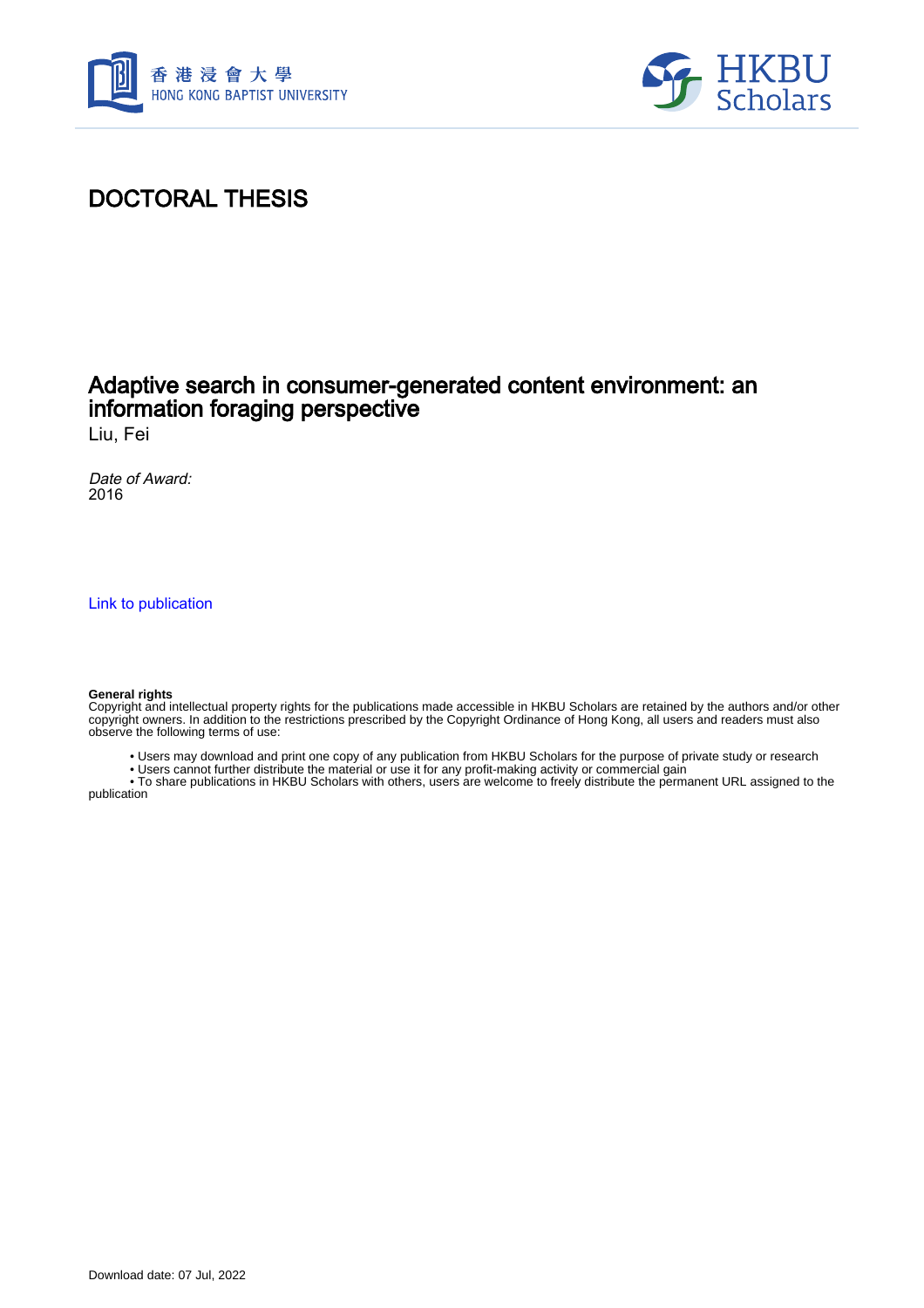### <span id="page-1-0"></span>**ABSTRACT**

Inefficiencies associated with online information search are becoming increasingly prevalent in digital environments due to a surge in Consumer Generated Content (CGC). Despite growing scholarly interest in investigating users' information search behaviour in CGC environments, there is a paucity of studies that explores the phenomenon from a theory-guided angle. Drawing on Information Foraging Theory (IFT), we re-conceptualize online information search as a form of adaptive user behaviour in response to system design constraints. Through this theoretical lens, we advanced separate taxonomies for online information search tactics and strategies, both of which constitute essential building blocks of the search process. Furthermore, we construct a research framework that bridges the gap between online information search tactics and strategies by articulating how technology-enabled search tactics contribute to the fulfilment of strategic search goals. Subsequently, our research framework was validated via an online experiment in which Amazon Mechanical Turk (AMT) participants were recruited and tasked to perform searches on custom-made online review websites, which are modelled after their actual counterpart and populated with real review data of restaurants. Empirical findings reveal that the provision of different search features engenders distinct search tactics, thereby exposing users to varying levels of search determination control and search manipulation control. In turn, both types of search controls affect users' result anticipation and search costs, which when combined, determine the efficiency of goal-oriented search strategy and the utility of exploratory search strategy.